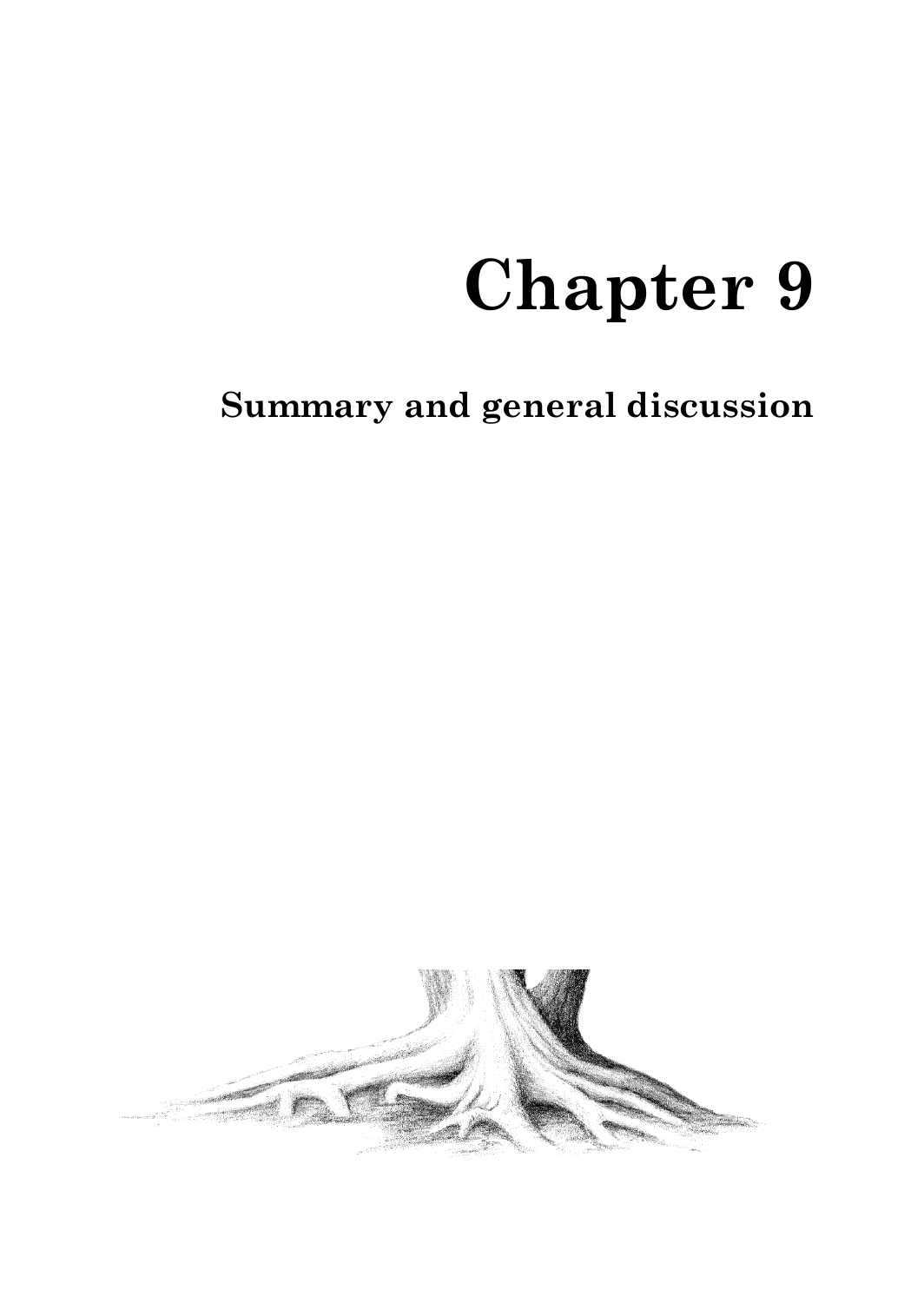The present thesis examined the influence of genetic and environmental factors on the individual differences in a broad spectrum of cognitive functions, and in subcortical brain volumes. Two modifiable factors that have been hypothesized to influence cognitive functions, i.e. exercise behavior and blood pressure, were studied in detail, while simultaneously recognizing the influence of age and sex on these factors and the outcome traits.

To assess cognitive functions in a large sample with a large variation in age, we translated and validated the well-known Computerized Neurocognitive Battery (CNB). This battery was originally developed by The Brain and Behavior Laboratory of the University of Pennsylvania, with as the main purpose to provide an efficient method to assess performance in a range of cognitive domains that are linked to specific brain systems. This battery has been applied in genetic and treatment studies in English speaking settings. With the Dutch adaptation of the CNB, data were collected in participants registered with the Netherlands Twin Register (see **Chapter 2 and 3**) ranging in age between 10 and 86 years, including a large group of young twins and their siblings who take part in the longitudinal BrainScale project (van Soelen et al., 2012a).

In this last chapter I give a concise summary of the main results, followed by a discussion that integrates these findings and presents their implications for further research.

# **Summary**

# **Reading**

Perhaps the most crucial skill in the early development of cognitive skills is the ability to read fluently and with comprehension. **Chapter 4** focused on reading ability, and the causes of family resemblance in this trait and related disorders, like dyslexia. To explore whether family resemblance is because of transmission of genes from parents to child, or because of shared environmental factors like the household, reading data of twins, their parents and their siblings were analyzed. A model with phenotype information from parents and their twin offspring enables estimation of parameters representing the genetic transmission from parent to child, as well as cultural transmission (that is, transmission through pathways that are not genetically mediated). Individual differences in reading ability were mainly caused by genetic factors, both additive and non-additive (also known as dominant genetic factors), resulting in a broad-sense heritability of 64%. Environmental factors that are shared between parents and children did not contribute to familial resemblance: no evidence was found for cultural transmission from parents to their offspring. In addition, from the parent data, it was clear that there was significant assortative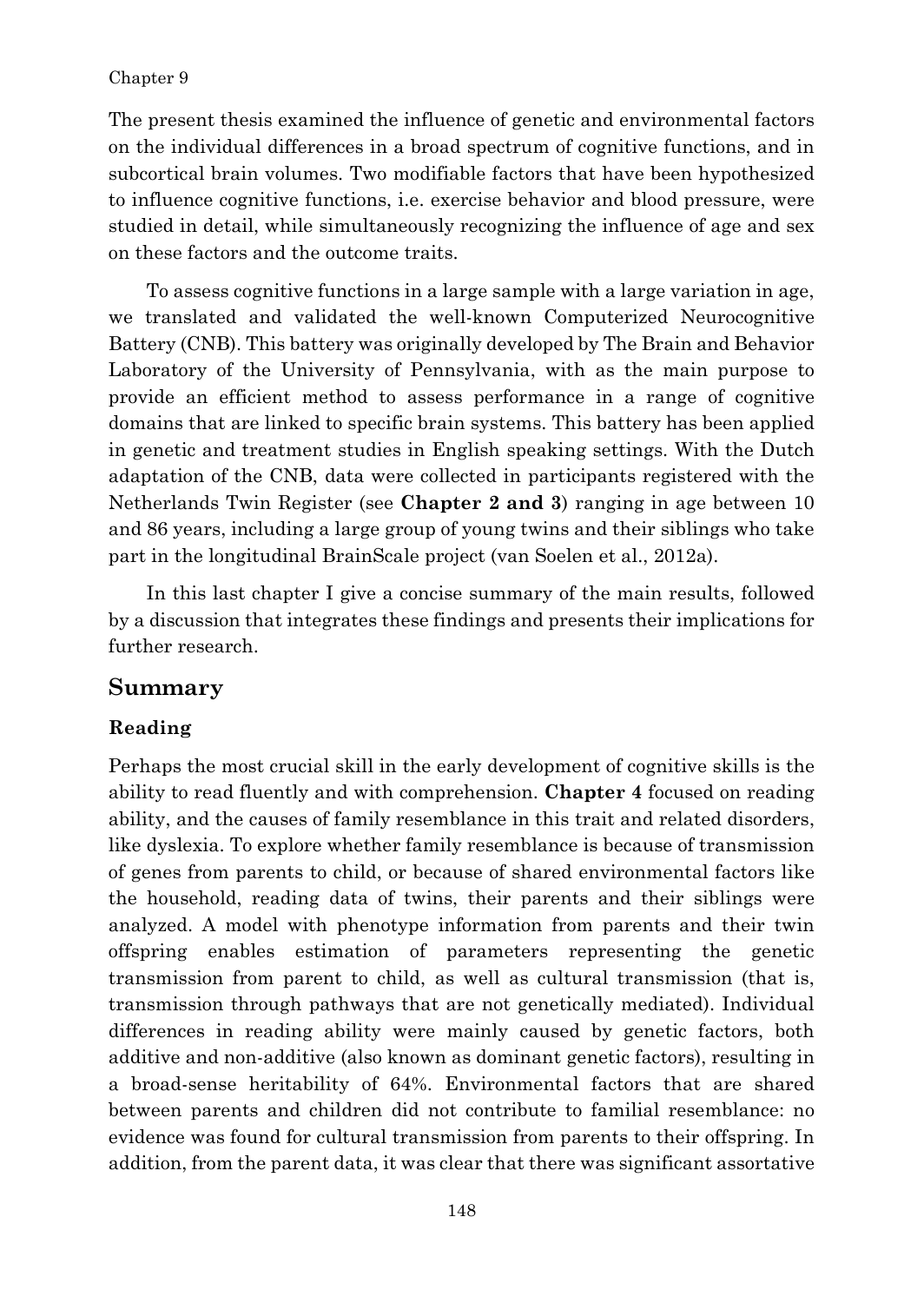mating for reading ability, as there was a spouse correlation of 0.38. This study confirms the widely accepted phenomenon that reading (dis)ability tends to "run in families", but is one of the first to study the nature of the transmission from parents to children. The results of this chapter show that this resemblance is due to the transmission of genes, and that there is no additional contribution from the home-literacy environment parents create.

# **Computerized Neurocognitive Battery**

The Computerized Neurocognitive Battery (CNB) was developed by the Brain and Behavior Laboratory of the University of Pennsylvania, and was translated into Dutch by the Department of Biological Psychology, Vrije Universiteit Amsterdam in close collaboration with drs Ruben and Raquel Gur. Chapters 5, 6 and 7 are based on cognitive data collected using the CNB.

First, in **Chapter 5**, reliability and validity of the Dutch translation of the CNB were established, by comparing several outcome measures to those obtained in the U.S. (Gur et al., 2010). Mean accuracy scores on the tests obtained in the Dutch sample were comparable to the U.S. sample, as were intercorrelations between test scores. Further, high Cronbach's alpha's were reported across tests. The (small) deviations in mean scores and intercorrelations from measures in the U.S. sample were most likely due to the use of shortened tests in the Dutch sample, as well as the wider age range including more elderly participants. Validity was confirmed by similar effects of sex and age in the Dutch and US samples. I further explored these age effects by also including non-linear effects of age into a regression model. Linear and nonlinear age effects showed a decline in the performance across tests that accelerated around age 50, though in varying degrees. The decline and its acceleration at higher ages were most notable for speed outcomes. Further, cognitive decline as a result of linear age effects was strong for accuracy on e.g., abstraction and mental flexibility, nonverbal reasoning and emotion identification. Non-linear age effects were strong, besides for speed, for accuracy in attention and working memory. Other domains, like verbal reasoning, also showed strong non-linear effects with a late peak around 40-50 years with relative sparing afterwards.

Further validity was shown by the positive associations between cognitive accuracy and speed with educational attainment, both of participants themselves and of their parents. As a last part of the validation procedure, a latent factor model showed that the variance across accuracy measures of the CNB tests was identical to the variance among traditional general intelligence scales. The correlation of 0.82 between the CNB factor scores and Total IQ indicated that performance on the CNB can be used to obtain an approximation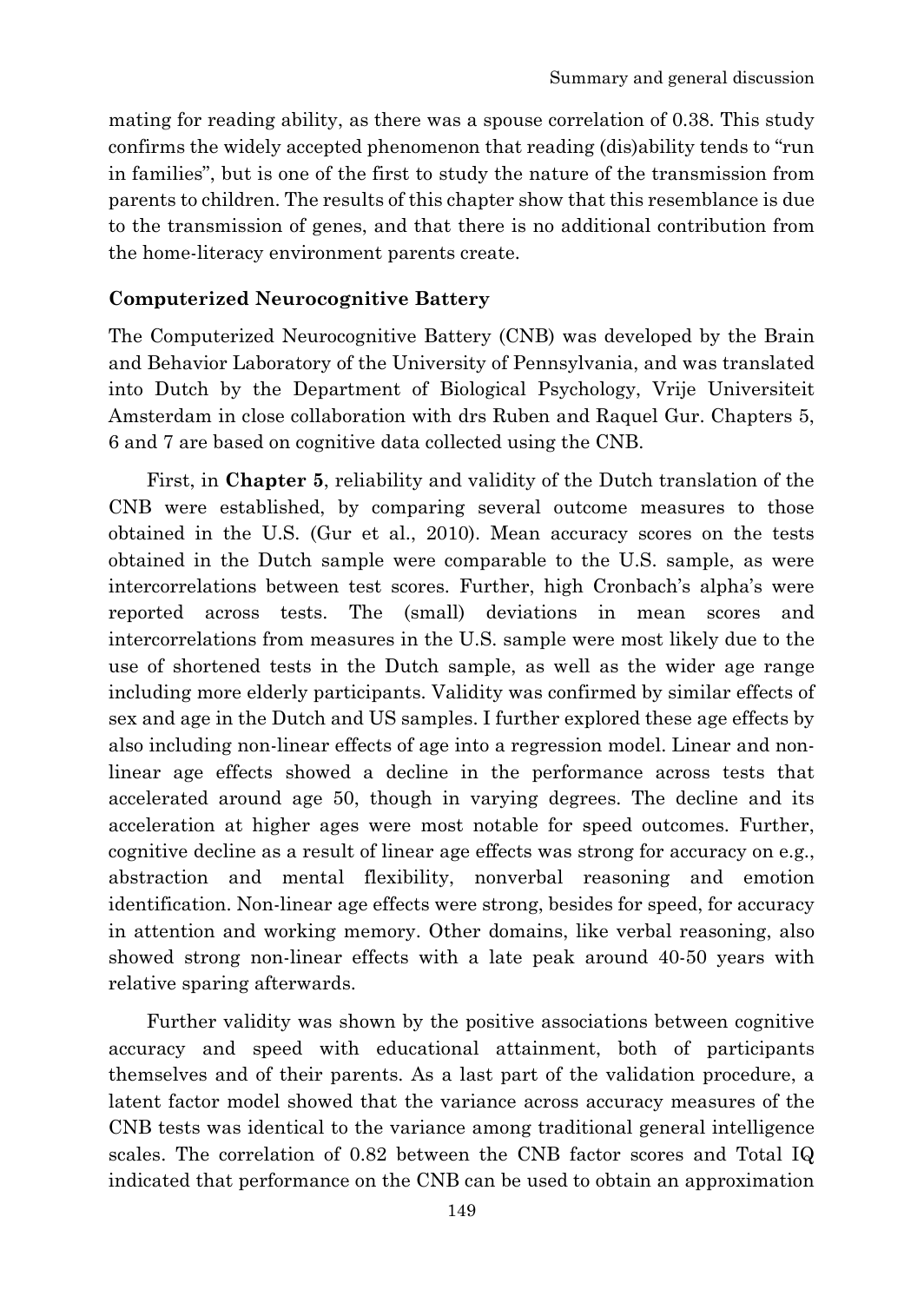of general intelligence. This suggests that the CNB has purposes beyond research, and may be meaningful in the clinical neuropsychological setting as well.

The heritability of the CNB's cognitive test performance was estimated for all tests. In the first set of analyses data of mono- and dizygotic twin pairs were analyzed, who are of the same age by definition, and it was estimated to what extent their resemblance was due to shared genes, or to common environmental influences shared by offspring growing up in the same family. The other part of the sample with CNB data consisted of family members of twins: parents, siblings, and children of twins and siblings. Therefore, in the second set of analyses data of all family members were analyzed, where cross-generation resemblance was analyzed simultaneously with the resemblance in twin pairs. Overall, estimates based on twin data closely resembled those that were estimated from family data, demonstrating that, where twins form a perfectly controlled design because of equal environmental factors like age and prenatal environment, heritability estimates from multi-generation data do not differ from those based on twin data. This indicates that it is likely that the same genes for cognition are expressed across the lifespan. Family resemblance was to the largest part due to shared genetic factors, and less so due to shared environmental factors, with moderate estimates with wide ranges for both accuracy (1-52%) and speed (14-50%). The latent intelligence factor extracted from the CNB tests was 70% heritable.

After establishing the influence of genetic factors on the cognitive domains of the CNB, the next two chapters focused on the influence of exercise and blood pressure. Unlike sex and age, these factors can to some extent be modified. If clear relationships exist between these two examples of modifiable influences and cognitive functioning, these would present suitable targets for prevention and intervention of cognitive decline or deterioration.

**Chapter 6** focused on a generally accepted phenomenon of beneficial effects of regular exercise on cognitive function. Several sources of heterogeneity were addressed in this chapter, including the definition of the phenotype. This chapter made use of a well-defined and reliable measure of voluntary regular leisure time exercise behavior, so the effect of chronic exercise, as opposed to a single bout, was studied. That is, for each participant the average energy expenditure per week (weekly METhours) was calculated, based on the type of exercise and frequency and duration derived from interview data. In addition, effects were studied across cognitive domains to be able to detect whether certain domains were more sensitive to effects of regular exercise than others. Finally, after initially applying univariate regression models between weekly METhours and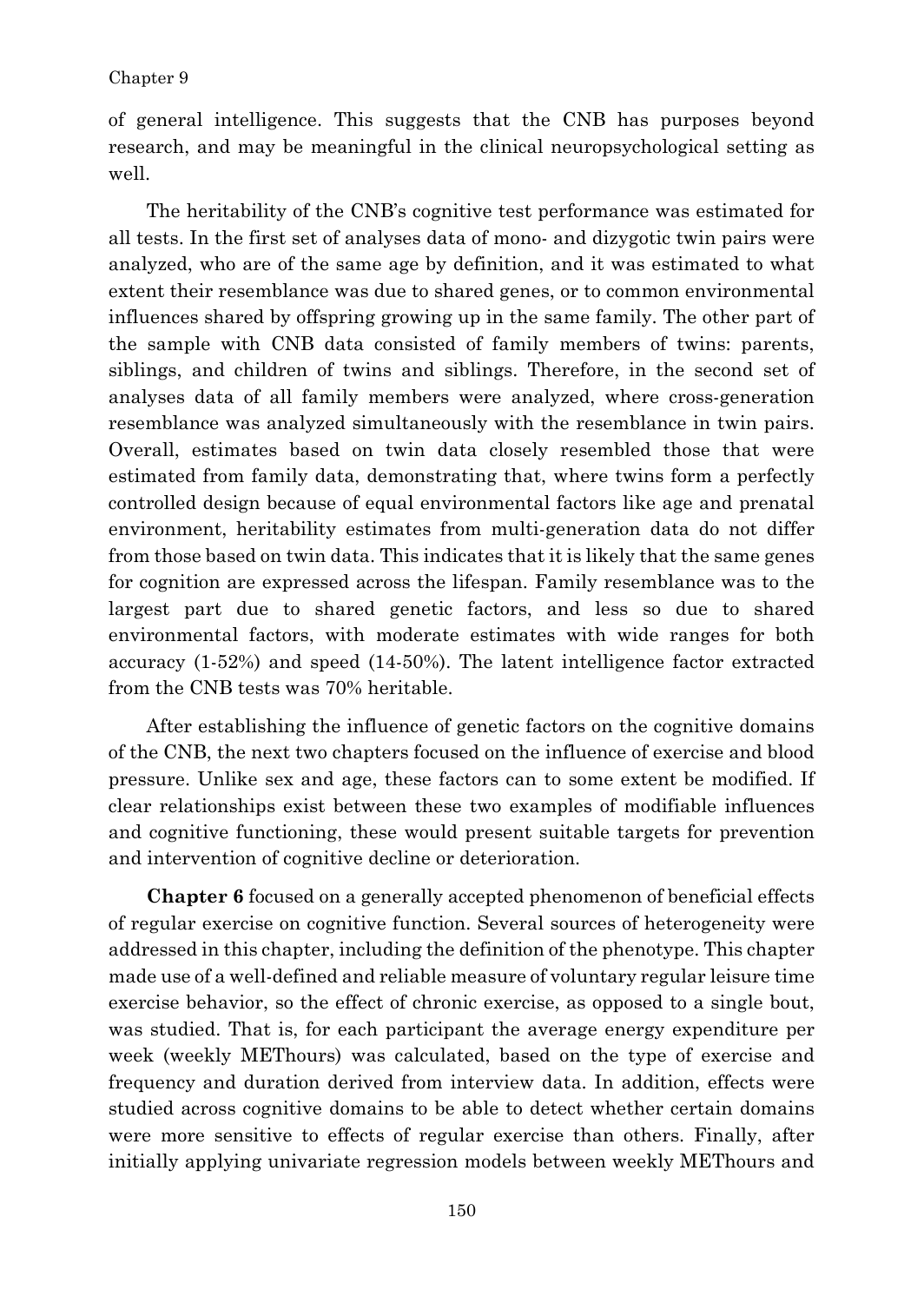cognitive accuracy and speed, these analyses were repeated while correcting for the significant effects of sex, age, and age<sup>2</sup> that were detected in Chapter 5. The univariate models suggested mainly positive associations between weekly METhours and cognitive functions, but after correction for sex and age these associations were small to absent. Even though the relationship may seem intuitive, and is generally accepted by lay people and professionals alike, results of this chapter suggest that in the existing literature, effects of age, sex and exercise on cognitive performance may be confounded.

The associations between cognitive functions and blood pressure (BP) are suspected to be complex, since harmful effects of both high and low BP have been reported, and high BP may be beneficial in specific clinical (e.g., elderly) samples. Therefore, in **Chapter 7** linear and nonlinear effects of diastolic and systolic BP across cognitive domains were studied. In these analyses, cognitive function and BP were corrected for effects of age (linear and quadratic) and sex. Secondly, the possibility that any association between BP and cognition is not necessarily causal was tested. This was done through analyzing data of the monozygotic twins, comparing cognitive test scores of the twins with the higher BP to the cotwins with the lower BP. As monozygotic twins are of the same age and sex, and can be assumed genetically identical, any difference in their cognitive scores must be due to the difference in BP. Causality would be indicated when the MZ twin with the higher blood pressure than the co-twin showed reduced cognitive functioning. Both types of analyses in this chapter failed to provide evidence for a causal effect of blood pressure on cognitive functioning.

# **Subcortical brain volume**

Heritable individual differences in cognitive functioning have been linked to differences in total brain volumes and to measures in cortical structure (Brouwer et al., 2014; Jung & Haier, 2007; Posthuma et al., 2002). Recently, in a large imaging-genetics study genes for subcortical structures have been identified (Hibar et al., 2015), clearly adding to the validity of heritability estimates of subcortical structures in adults (e.g., den Braber et al., 2013a) and in children (e.g., Yoon et al., 2011). However, studies in children are scarce. **Chapter 8** is based on data from a longitudinal study in which magnetic resonance imaging (MRI) scans of the brain were made in addition to cognitive testing. Brain volume data of seven subcortical brain volumes (thalamus, hippocampus, amygdala, putamen, caudate, pallidum and nucleus accumbens) of twins at age 9 and 12 of age were analyzed. First, changes in volume between ages were investigated. Increases in volume were seen for left and right hemisphere volumes of the thalamus, pallidum, hippocampus and amygdala, while volumes of the caudate, nucleus accumbens, and putamen (bilaterally in boys; right-sided only in girls)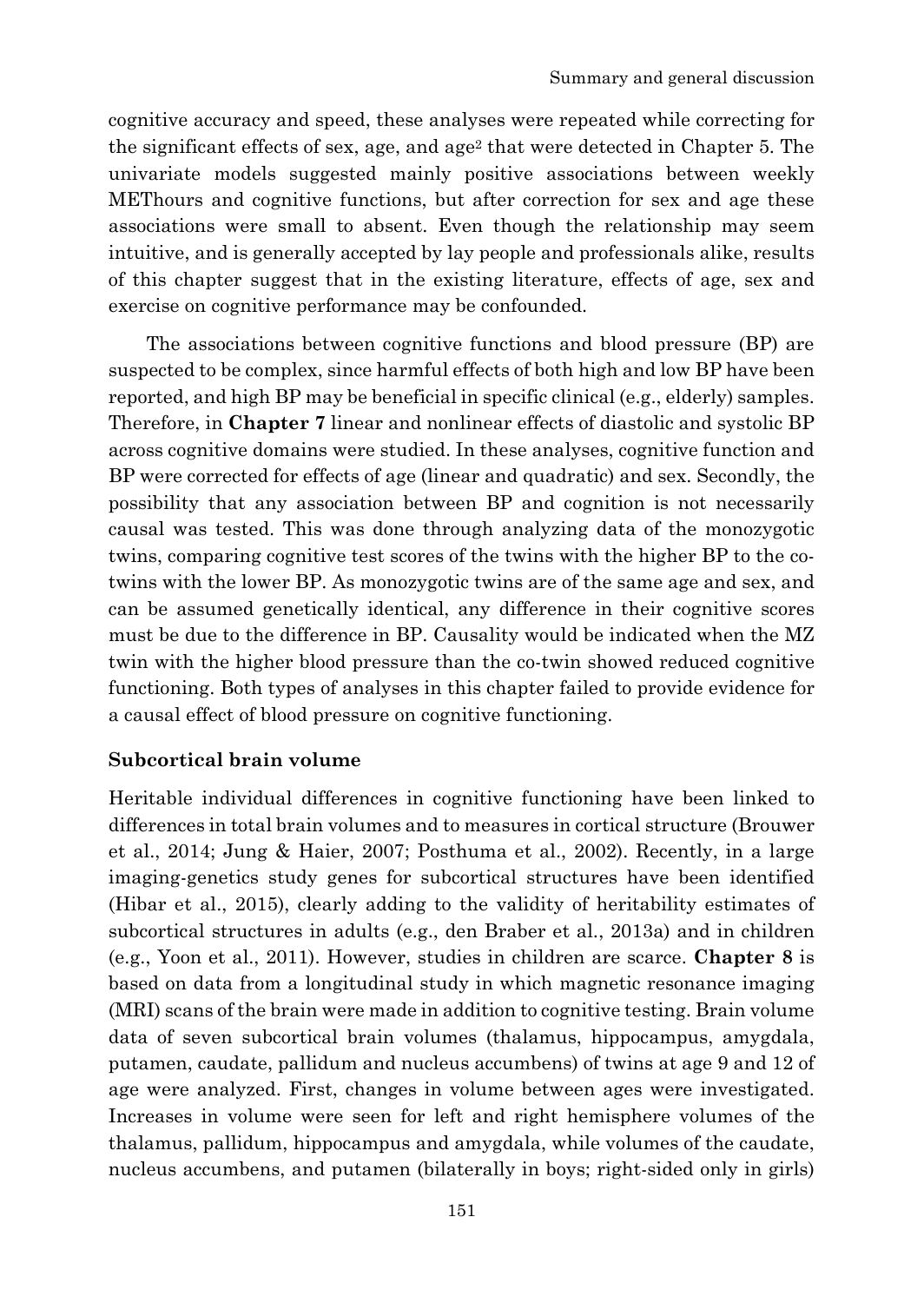decreased. In a bivariate genetic model, effects of genes and environment were estimated at both ages, showing that heritability of all volumes is high from childhood onwards with no evidence for new genetic effects at age 12. Even though the brains of boys and girls show slightly different volumes and develop in a different pattern, genetic effects were similar for boys and girls.

# **Discussion**

This thesis combines cross-sectional and longitudinal data to explore to what extent genetic and environmental factors explain individual differences in cognitive functions throughout life. To do so, multiple indicators of functioning across a wide selection of cognitive domains were obtained in a large twin-family based sample. This effort does not stand alone, as previous twin studies have addressed the genetic architecture of cognition (Polderman et al., 2015). A relatively large amount of these twin studies on cognition are based on measures of general intelligence, as assessed by psychometric IQ tests. These studies have consistently found that heritability of intelligence increases from childhood into adulthood, up till about 80% (Haworth et al., 2010), consistent with findings from several longitudinal studies in Dutch children, which reported increasing heritability of intelligence from (young) childhood into adolescence of about 30 to 60% (Bartels, Rietveld, van Baal, & Boomsma, 2002; van Soelen et al., 2011). Similar increases are seen for verbal and performance IQ (Hoekstra, Bartels, & Boomsma, 2007).

As has become apparent in this thesis, however, different cognitive functions show different sensitivity to sources of genetic and environmental variance. Moreover, the genetic variance is much smaller than that of summary measures like IQ. We found hardly any influence of genetic factors on abstraction and mental flexibility, and most other cognitive functions tested by the CNB showed only small to moderate heritability. These results are congruent with those of a number of previous twin studies addressing the heritability of cognitive test performance on reaction time tasks, working memory tasks, memory tests, attention tests, and WAIS-intelligence subscales and -tests (Kan et al., 2013; Kremen et al., 2011; Kremen, Eisen, Tsuang, & Lyons, 2007; Polderman et al., 2009). The overarching conclusion is that tests of separate cognitive functions are less heritable than more general measures of intelligence. There are two major reasons for this finding that are not mutually exclusive. First, following the logic of 'generalist genes' (Plomin & Kovas, 2005), there may exist a number of genetic variants that have a small but directionally consistent effect on multiple basic cognitive functions. As IQ scores reflect the synergy of all these functions, i.e. the sum of their main effects and any possible interaction terms, the relatively small genetic contribution to each basic cognitive function adds up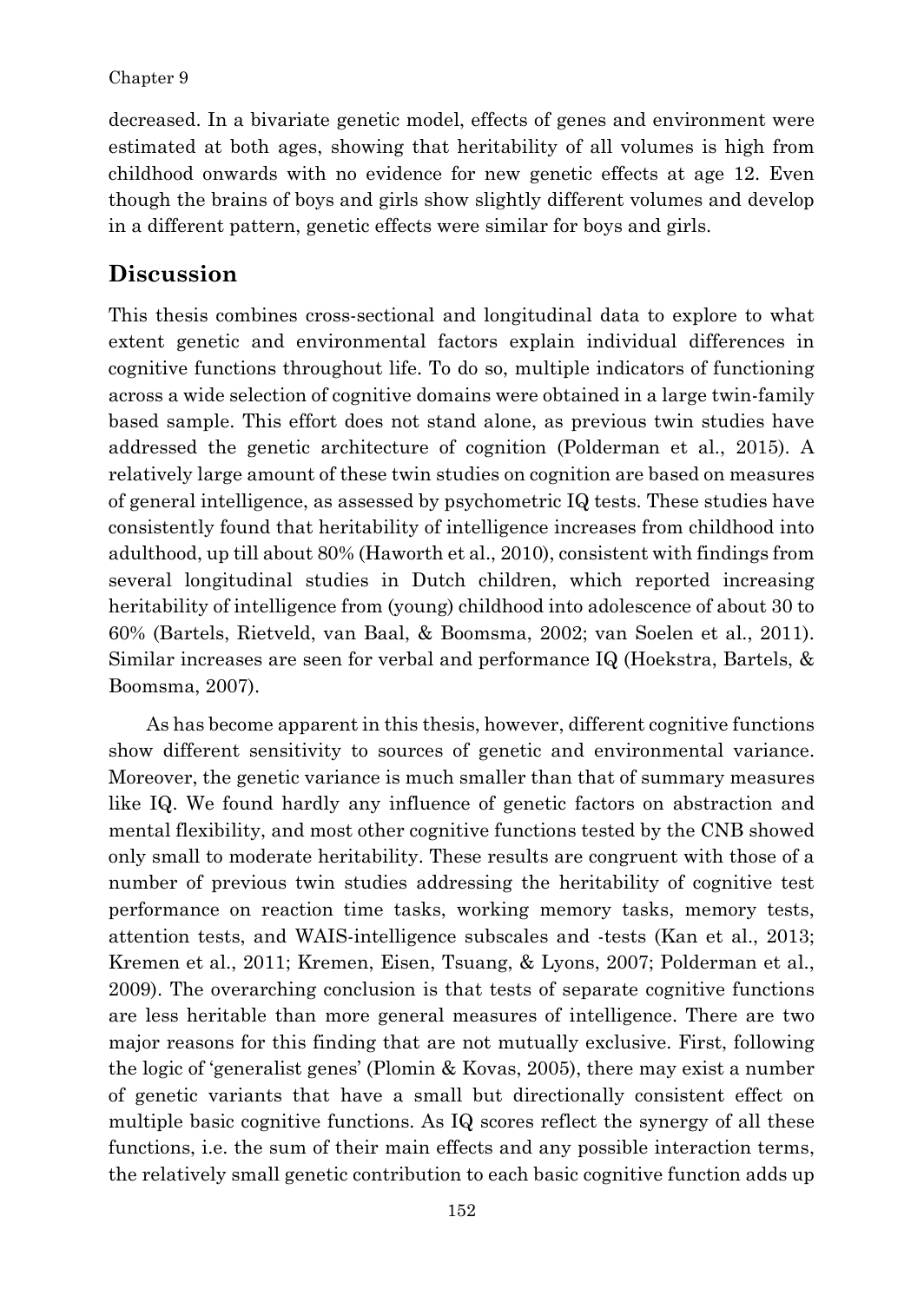to a larger genetic contribution to the so-called 'g-factor'. Likewise, assuming that the measurement errors of each of the tests of basic cognitive functions are uncorrelated, any summary measure of the joint performance on all tests (like IQ) may have a reduced measurement error compared to individual tests. This would lead to higher heritability estimates for IQ as measurement error is part of E.

Our findings showed that research on general cognitive ability can be served by a detailed neurocognitive battery as the latent factor derived from the subtests gives the same answers as using full scale IQ. However, the main aim for developing such batteries has of course not been to replace IQ tests. The raison d'être for these tests is their clinical use in the neuropsychological setting. Many more traditional tests of cognitive functioning are developed to be sensitive, and most ideally specific, to dysfunction that is part of a certain disorder or disease. They were therefore most often not developed to be sensitive to individual differences in cognitive performance. The Computerized Neurocognitive Battery (CNB) was shown in Chapter 5 to be able to validly measure individual differences in a multitude of cognitive domains.

Originally, the CNB cognitive domains were selected because they correspond to specific brain systems. This link between cognitive function and brain system would provide clinical utility since it provides endophenotypes, or biomarkers, of psychopathology. This has been validated in two ways. First, Roalf et al. (2014) confirmed the association of the CNB domains to different brain systems. Although execution of the tests in the five neurobehavioral functions showed some overlap in activated brain areas, there was also testspecific activation of brain systems consistent with other neuroimaging studies. The test of mental flexibility and abstraction activated mainly frontal areas, the attention test activated the frontal-parietal network, the episodic memory tests activated frontal and temporal regions, and the emotion test activated temporolimbic regions.

The robustness of the structure of the cognitive domains of the CNB is further attested by using different ways of analyzing the performance data. All chapters in this thesis report on analyses that are performed separately for speed and accuracy, but it is also possible to analyze efficiency scores, which are calculated as follows: accuracy / log(speed). Efficiency scores may be most directly comparable to traditional cognitive tests, where speed and accuracy scores are often confounded. However, analyzing them separately would be preferable, as the relation between accuracy and speed may differ per test: they may interact and show a trade-off where a better accuracy score requires longer deliberation before responding. Efficiency scores of tests belonging to the same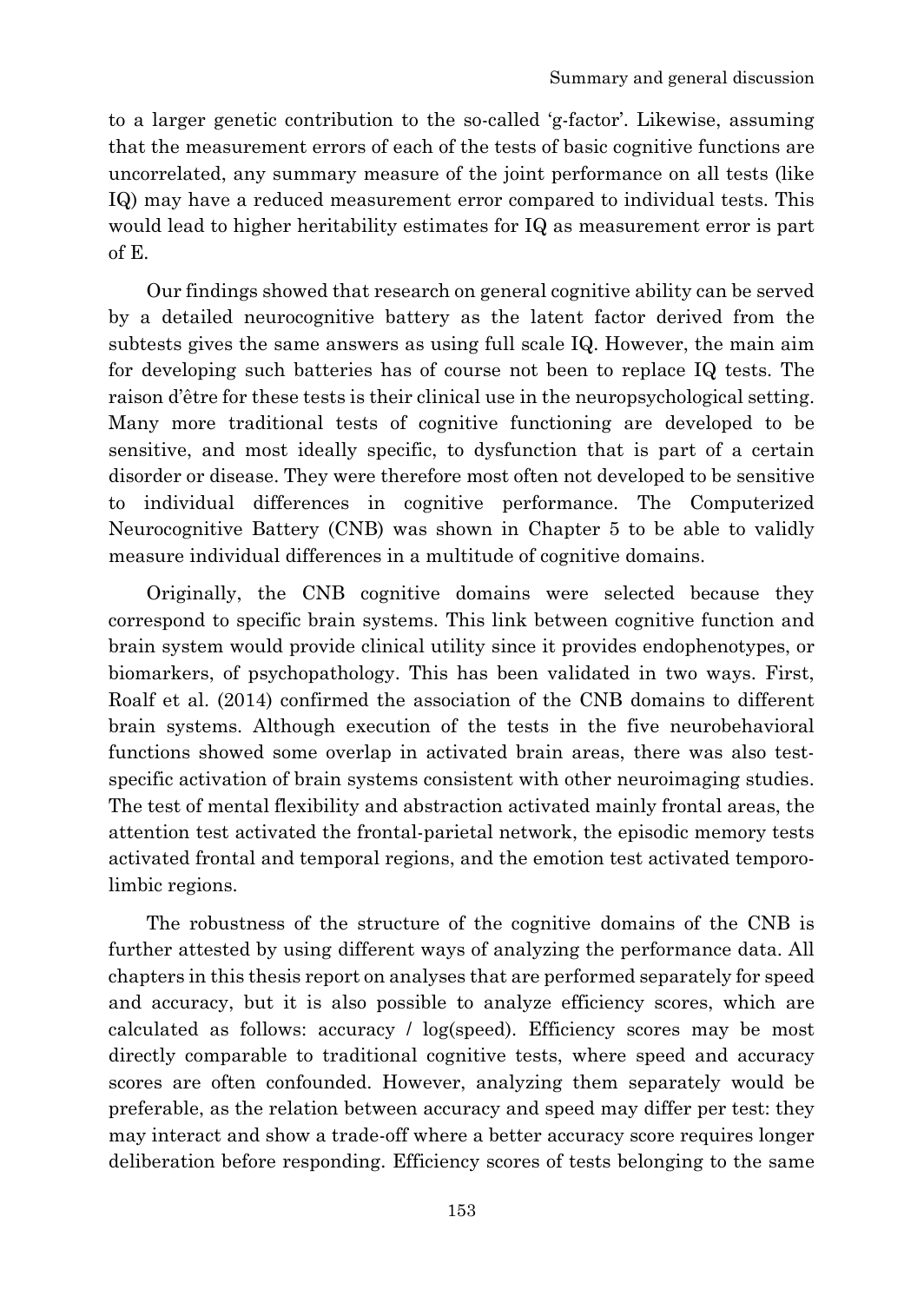cognitive domain showed factor loadings that aggregated within their domains, varying between .45 and .79 (Moore, Reise, Gur, Hakonarson, & Gur, 2015). However, there was a high correlation between the Complex cognition factor and the Executive control factor (.94), suggesting that they are basically the same construct. This was replicated when accuracy scores were analyzed. However, speed scores provided two factors, one for tests that require deliberation, and one for tests that require fast responses and vigilance (attention, working memory, and motor test). Interestingly, correlations between factors were quite high (between .64 and .78), suggesting the presence of an underlying factor that influences all tests. This corresponds to the common factor that was found in Chapter 5.

## **Sex differences and cognitive functioning across the age range**

Sex differences are present across cognitive domains, but they are often of small magnitude, as is clear from the data reported in Chapter 5. While sex differences in certain domains are present in childhood already (Gur et al., 2012) it is unlikely that large and global sex differences exist in cognitive functioning. Prudence dictates that sex is treated as a covariate in cognition research, but generally results will not be strongly affected if one fails to do so. This contrasts sharply with the differences in cognitive functioning found across the life span. This thesis clearly shows that age is a factor that strongly determines cognitive test performance. Moreover, as was shown in Chapter 5, the age effect has significant linear as well as non-linear components for most cognitive domains.

A first source of the deviation from a linear age effect is seen in the period from childhood to adolescence. Accuracy in these domains shows a clear increase in children age 8 to young adults age 21 (Gur et al., 2012). Improvement of cognitive function was most pronounced for executive functions (attention specifically) and motor speed. However, memory was quite good at young ages already and showed relatively minor improvements after age 8. Cognitive development in puberty and adolescence is accompanied by changes in the brain. Specific brain structures develop at a different speed (Gogtay et al., 2004; Lebel & Beaulieu, 2009) and it is possible that the differences between domains of cognitive development are related to differences in timing of local brain development. The developmental patterns of cortical thickness (Brouwer et al., 2014; Burgaleta, Johnson, Waber, Colom, & Karama, 2014; Schnack et al., 2015; Shaw et al., 2006), gray matter density of the cortex (Ramsden et al., 2011) and the white matter network (Koenis et al., 2015) are associated with the level of intelligence, and depend on the brain region. These developmental patterns could be crucial for healthy development, as deviations from this pattern have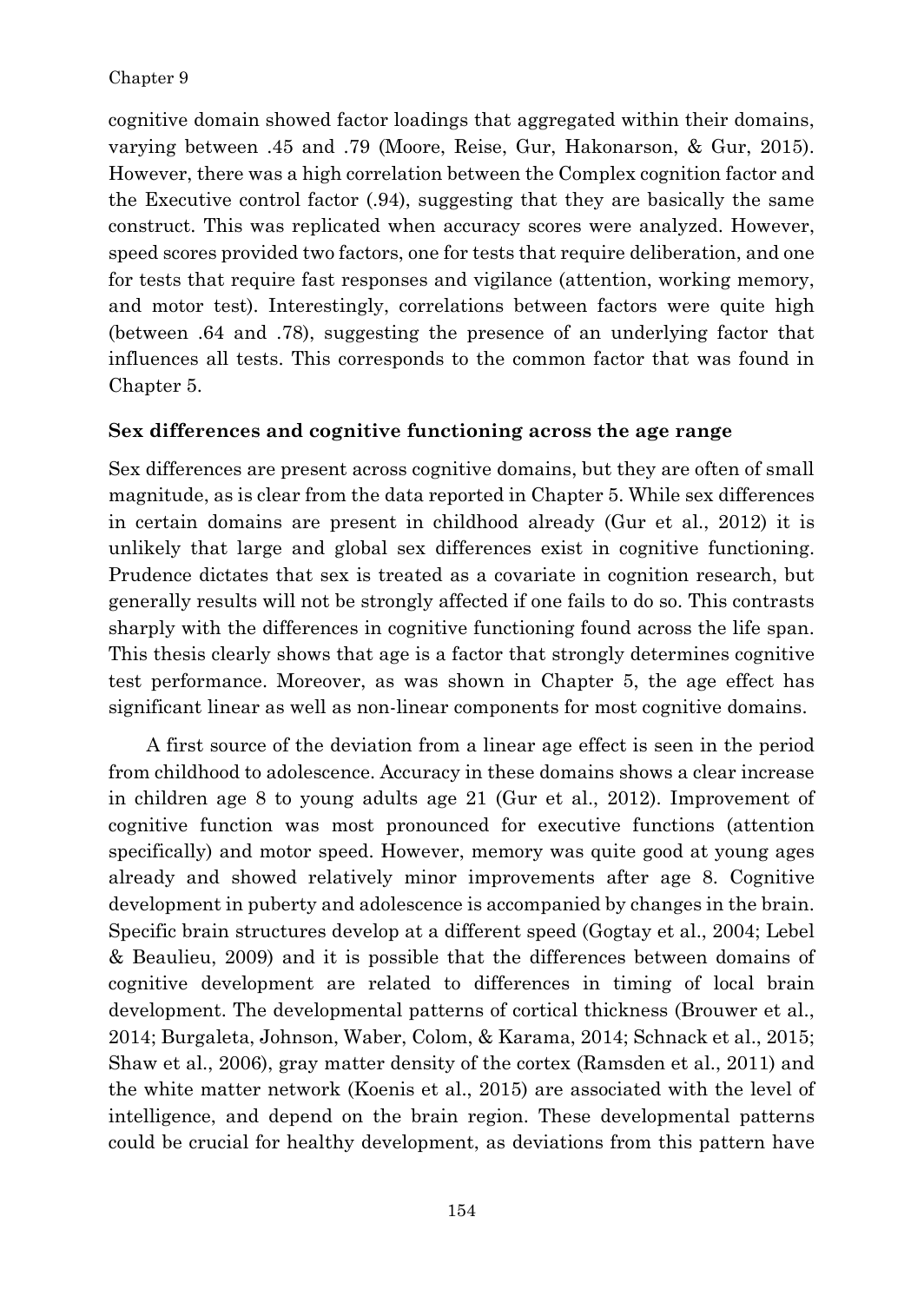been associated with psychiatric disorders (Giedd et al., 2015; Greenstein et al., 2006; Paus et al., 2008; Rapoport & Gogtay, 2008).

There may be valuable information in the individual differences in this maturation process. This was illustrated by Erus et al. (2014) who derived a brain development index in participants up to age 22. This index can identify subjects with brain maturation delay or those who are ahead of their chronological age. Interestingly, subjects with a brain development index that is higher than their age showed better cognitive processing speed on CNB tests, rather than better accuracy.

Whereas cognitive function shows increasingly better performance during the childhood and adolescent years, performance levels peak relatively early in adulthood followed by a decrease towards older ages. This decrease is a second source of the non-linear age effect as it shows acceleration for some but not all of the cognitive functions. Accelerated loss is most apparent for accuracy on the executive function domains, whereas verbal reasoning shows less decrease into old age, probably caused by an increasing number of words existing in the lexicon. It is tempting to explain the non-linear effect of age in the elderly population as a superposition of normal 'linear' cognitive aging and pathological aging in a subset of the elderly, the size of which grows with increasing age. Naturally occurring brain atrophy is suggested to start in early adulthood, and is reflected in altered function, structure and perfusion of the brain (Tarumi & Zhang, 2015). This pathological aging can be related to the various forms of dementia that take an increasing toll on Western societies with a vast burden to these individuals, their families and society. Even before the onset of dementia, declines in memory cause many elderly significant stress and worry. Different types of dementia's are sometimes directly related to neurological abnormalities, like neurofibrillary tangles in Alzheimer, or to vascular damage in frontotemporal dementia. Where loss of neurons is a part of Alzheimer pathology, this does not occur in normal aging. Human and animal studies suggest that normal aging co-occurs with variations in synaptic integrity and plasticity, possibly in networks that are involved in memory and executive functions. Understanding cognitive aging is complicated for several reasons: even at older age the plasticity of neurons enables learning of new or improved skills; general decline may become (temporarily) interrupted by for example stress or medication; or because certain people may more easily find compensatory strategies for their problems (Blazer et al., 2015). This may explain the relatively recent interest in mild cognitive impairment (MCI), an interim clinical diagnostic phase sometimes preceding onset of dementia, but not necessarily so. Because of the impact of even mild cognitive problems on everyday life and wellbeing, biomarkers are required that will predict which persons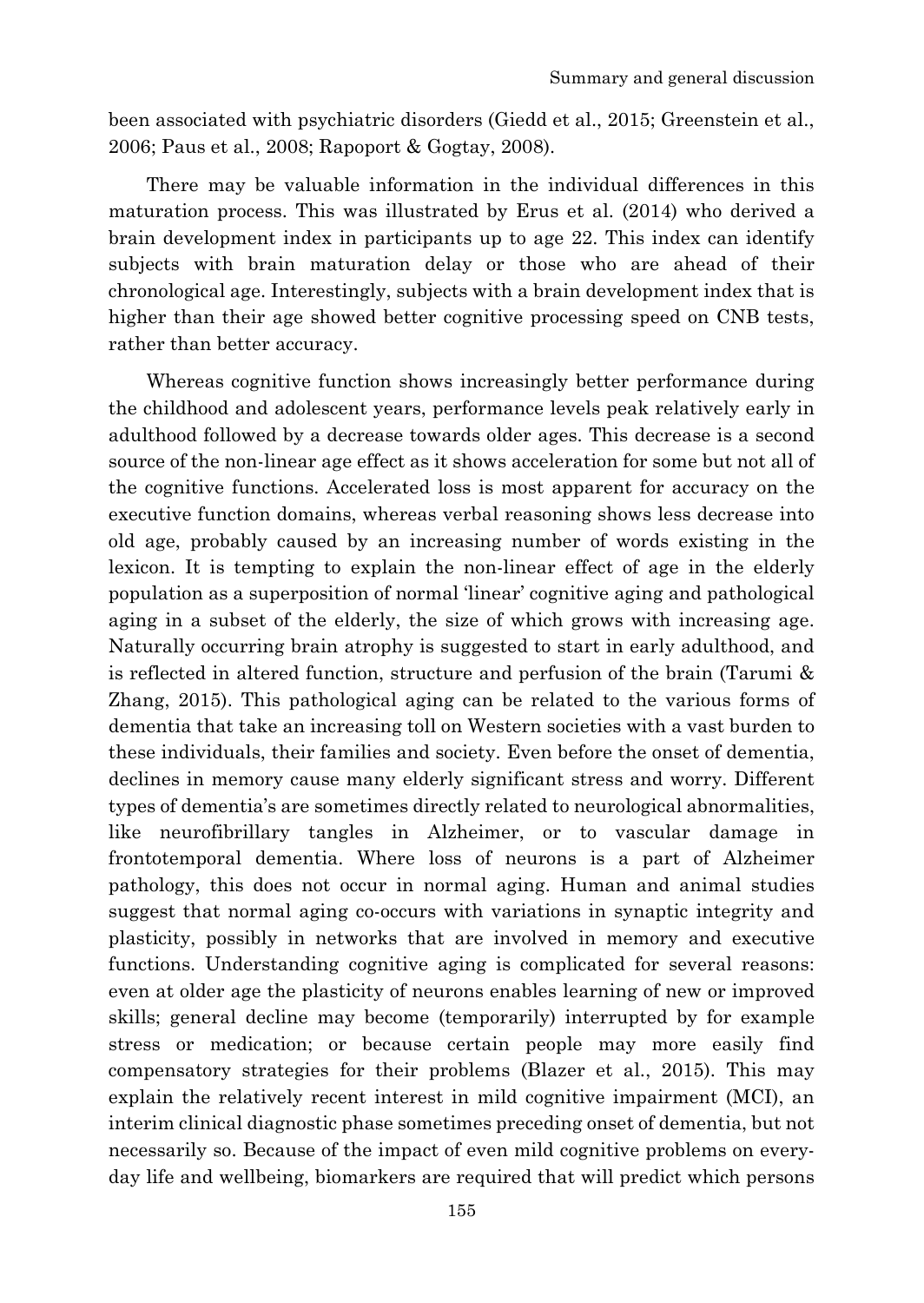will continue to develop severe cognitive problems. Thus far, sensitive biomarkers that can reliably diagnose and predict deviations from normality have been difficult to find.

A thorough understanding of normal cognitive and brain development throughout life will have great clinical utility, as it may provide "growth charts" that may form an instrument to detect deviations or delays from normality. Such understanding may prove crucial for optimizing detection of, and intervention on, impaired cognitive functioning. It is therefore important to know which factors contribute to stability of these traits, and which factors may provide opportunities for change. The present thesis is based on data of both a longitudinal and a cross-sectional study. Ideally, these two types of studies should be combined more often. The strength of the BrainScale study is that it includes a sample of twins that are nearly of the same age, thus minimizing effects of age. Longitudinal designs track individual change and stability over time, and are therefore optimally suited to study cognitive and brain development. However, longitudinal testing of cognitive performance might lead to decreased reliability because of possible test-retest effects. This would mean that the fact that one has previous experience with test administration will influence their scores on a consecutive occasion (Salthouse, 2009). On the other hand, cross-sectional studies cannot control for cohort effects like the Flynn effect (Hofer & Sliwinski, 2001). The Flynn effect is the phenomenon where intelligence in the population increases with time. Both designs have their merits and their disadvantages, and by combining them, a more comprehensive understanding of sources that cause both inter-individual and intra-individual differences will be obtained. An attractive alternative is the parent-offspring design, which can be seen as a 'short-cut' to longitudinal studies and which is well suited, as I showed for reading, for traits that are heritable.

# **Genetics of brain structure**

It is now well known that heritability of global measures of brain (e.g., total brain volume) and cognition (e.g., intelligence) is high. In this thesis I show that measures of subcortical brain structures are highly heritable too and that this is already true in childhood (Chapter 8). This is just a beginning. The field of behavior genetics has in the past decades developed tools to move beyond the first crucial step of estimating the contribution of genetic factors to a variety of traits (Polderman et al., 2015). It is now feasible to study interactions of the genome with sex, age and environmental exposures (GxE interaction). These studies address the difficult questions of genotype-environment covariance, as arising for example from cultural inheritance, decomposing the covariance or comorbidity among traits and studying the longitudinal stability and change in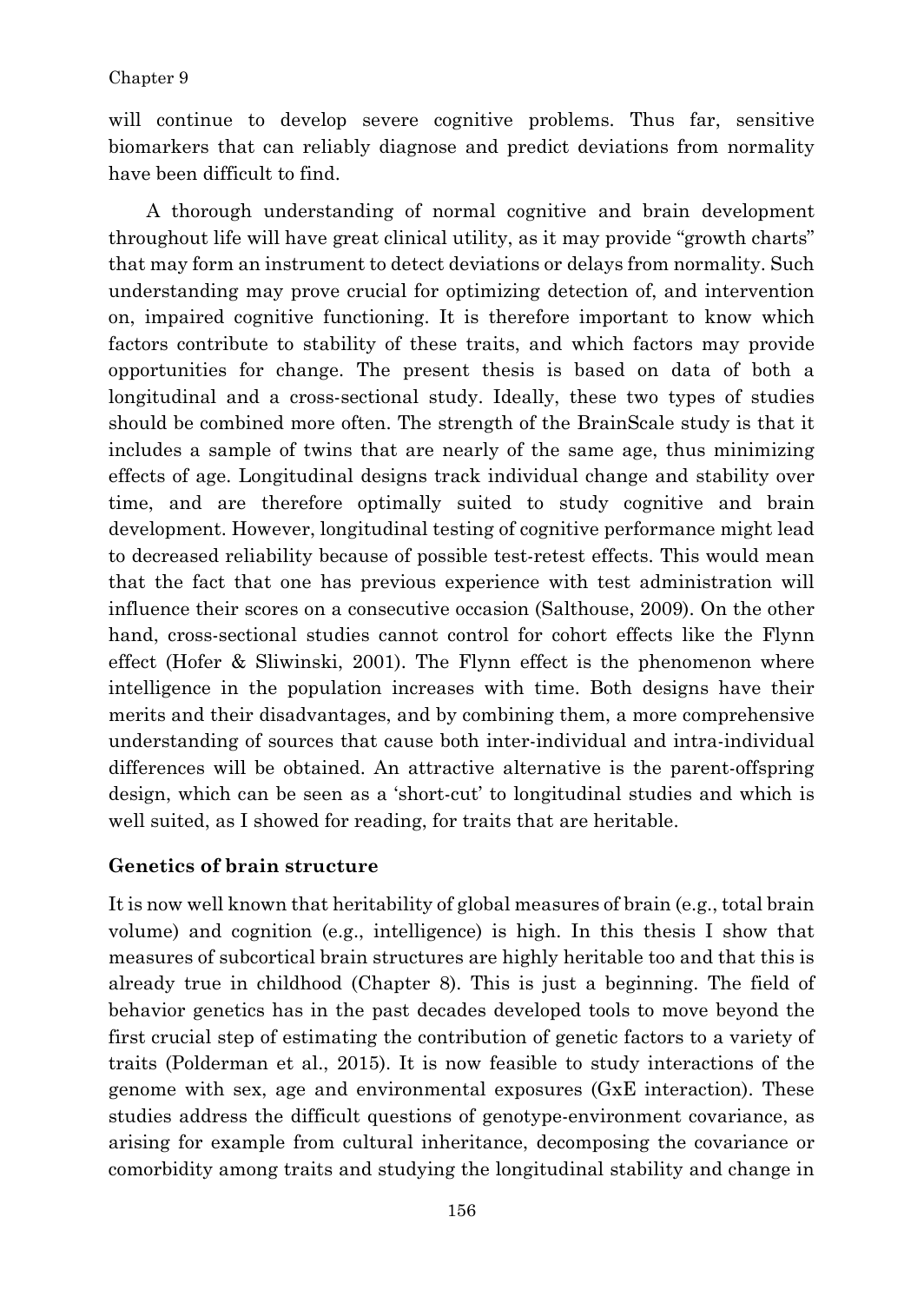phenotypes as a function of genes and environment and their interplay (de Kort et al., 2014).

To this new twin methodology the genomic era has added many tools that allow us to go beyond sheer biometric modeling of (latent) genetic effects. Genetic (or genome-wide) association (GWA) studies measure associations of phenotypes with genetic markers covering the entire genome with the aim of identifying the actual causal variants. Because these tests involve large amounts of markers, GWA studies depend on large sample sizes to overcome the large burden of multiple tests. Until recently, performing GWAS on MRI data was difficult because this expensive way of data collection results in relatively small sample sizes. For this reason, the Enigma consortium was established, providing protocols for centers around the world to be able to perform a GWAS on their data (Thompson et al., 2014). After this, results are pooled, resulting in sample sizes large enough to obtain reliable results. One of the efforts undertaken within the ENIGMA consortium was a GWAS on the subcortical brain structures, obtaining several genetic variants related to volume of the hippocampus and putamen (Hibar et al., 2015; Stein et al., 2012).

# **Genetics of cognitive performance**

Specific cognitive functions do not show heritability estimates similar to intelligence or academic achievement. Heritability estimates of cognitive domains are mostly low to moderate (Chapter 5), where reading ability was relatively high (Chapter 4). Heritability of reading and the cognitive domains of the CNB were obtained from samples with a wide age range, and include family pedigrees. These types of analyses thus assume that sources of variance are of equal magnitude for all members in a family, regardless of age. In Chapter 5 heritability was estimated in a twin group as well, in which similar estimates were obtained. This confirms that estimates of genetic and environmental factors are not biased due to this assumption. This provides further opportunities, as this shows that heritability analyses do not necessarily have to include twins, but can be based on nuclear families in a reliable way as well.

For intelligence, a greater number of GWA studies have been performed (e.g. Benyamin et al., 2014; Davies et al., 2011). Several genetic variants were replicated across studies (often expressed in the brain) and across related phenotypes, like educational achievement and school performance (Rietveld et al., 2013; Ward et al., 2014). These genome-wide association studies offer great possibilities to understand the biological pathways to behavior and disorders, even though most behavioral phenotypes are most likely affected by a great number of genes, all with small effect sizes, and related to environmental factors (Davies et al., 2011).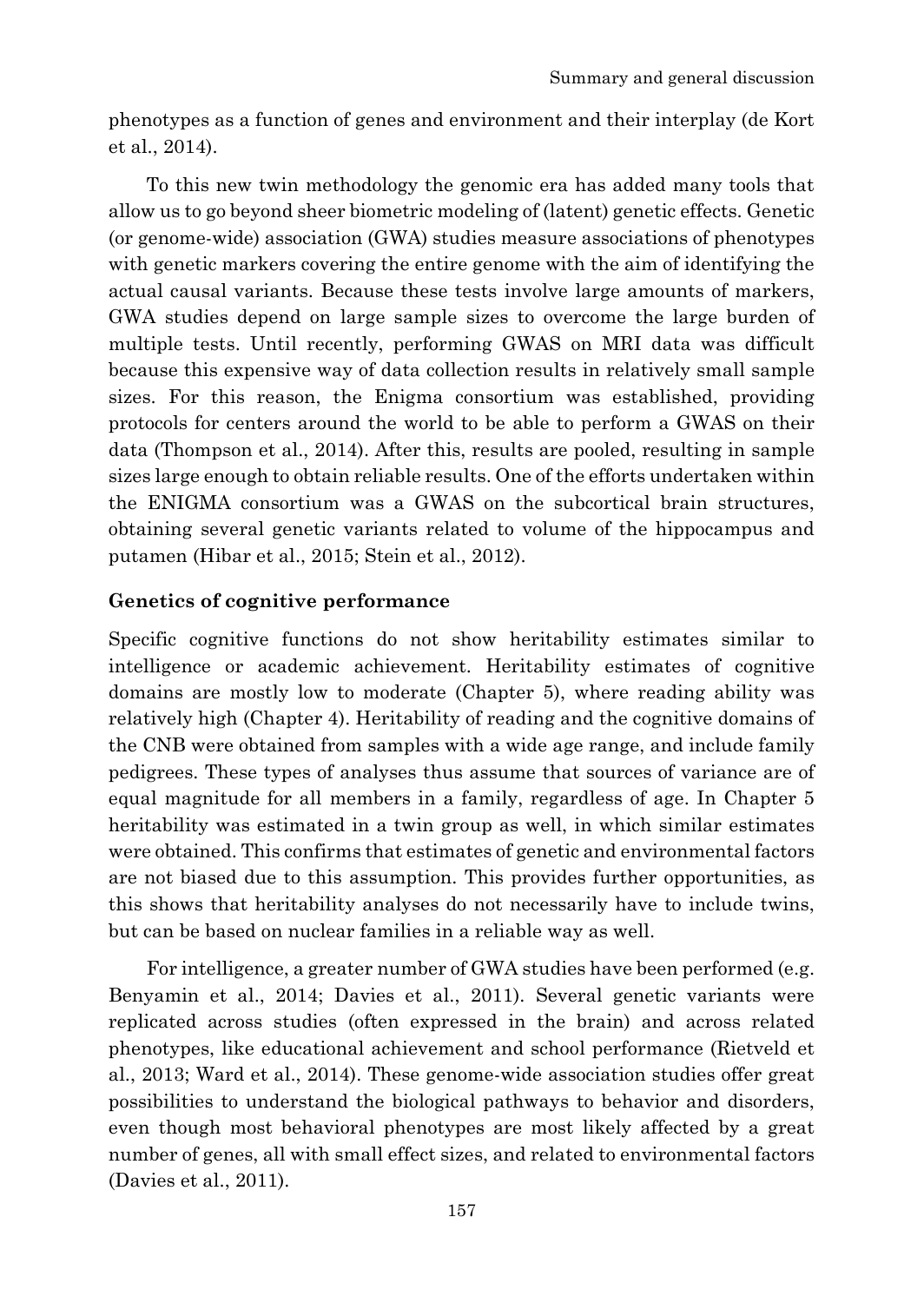# **Modifiable effects on cognitive performance**

The relatively moderate heritability estimates of performance on tests in the five neurobehavioral functions of the CNB make clear that a moderate to large part of the variance in these functions is caused by environmental factors, leaving room for intervention on the part of the environmental factors that can be modified by behavioral or pharmacological approaches. In Chapter 6 and 7 two such variables were investigated: exercise behavior and blood pressure, both of which are viable targets for intervention. To explore the possibility of beneficial effects of exercise and low blood pressure on cognition, a multitude of crosssectional studies has tested the association between these variables. This has led to conflicting results. After addressing major sources of heterogeneity in the findings, this thesis found no evidence that regular voluntary exercise in leisure time or low blood pressure are associated with benefits for cognitive performance across the five cognitive domains tested.

It is important to note here that these null-findings do not preclude possible beneficial effects in specific samples. Chapter 6 replicated previous findings: that individuals with attention deficit hyperactivity disorder may benefit from regular exercise as performance on the attention test was positively associated even after taking age and sex into account. In addition, in the elder part of the population, the subset of individuals with beginning pathology, which was very small in our sample, may still prove responsive to physical activity intervention. Several studies have shown that regular and aerobic exercise attenuate the decline in cognitive performance, linked to a protective effect on brain structure and function (Colcombe & Kramer, 2003; Erickson et al., 2011; Steves, Mehta, Jackson, & Spector, 2015). Tarumi and Zhang (2015) further describe how aerobic exercise benefits brain functions, through improvements in arterial pressure regulation (less risk of stiffening of the aorta, atherosclerosis and high blood pressure), blood flow homeostasis (better perfusion of the brain) and metabolic waste clearance (preserving blood supply). Finally, the cognitive effort that is part of exercise activities may itself also account for cognitive improvements (van der Niet et al., 2015). An added complexity is that little is known about the optimal dose of exercise to protect cognition. While it is likely that exercise should be of moderate to vigorous intensity in order to cause substantial benefits, too strenuous or insufficient recovery time may have adverse effects, causing atrophy and lesions in brain matter (Tarumi & Zhang, 2015).

# **Concluding remarks**

This thesis has addressed influences of age, sex, education, heritability and environmental factors across a range of cognitive domains. Potential